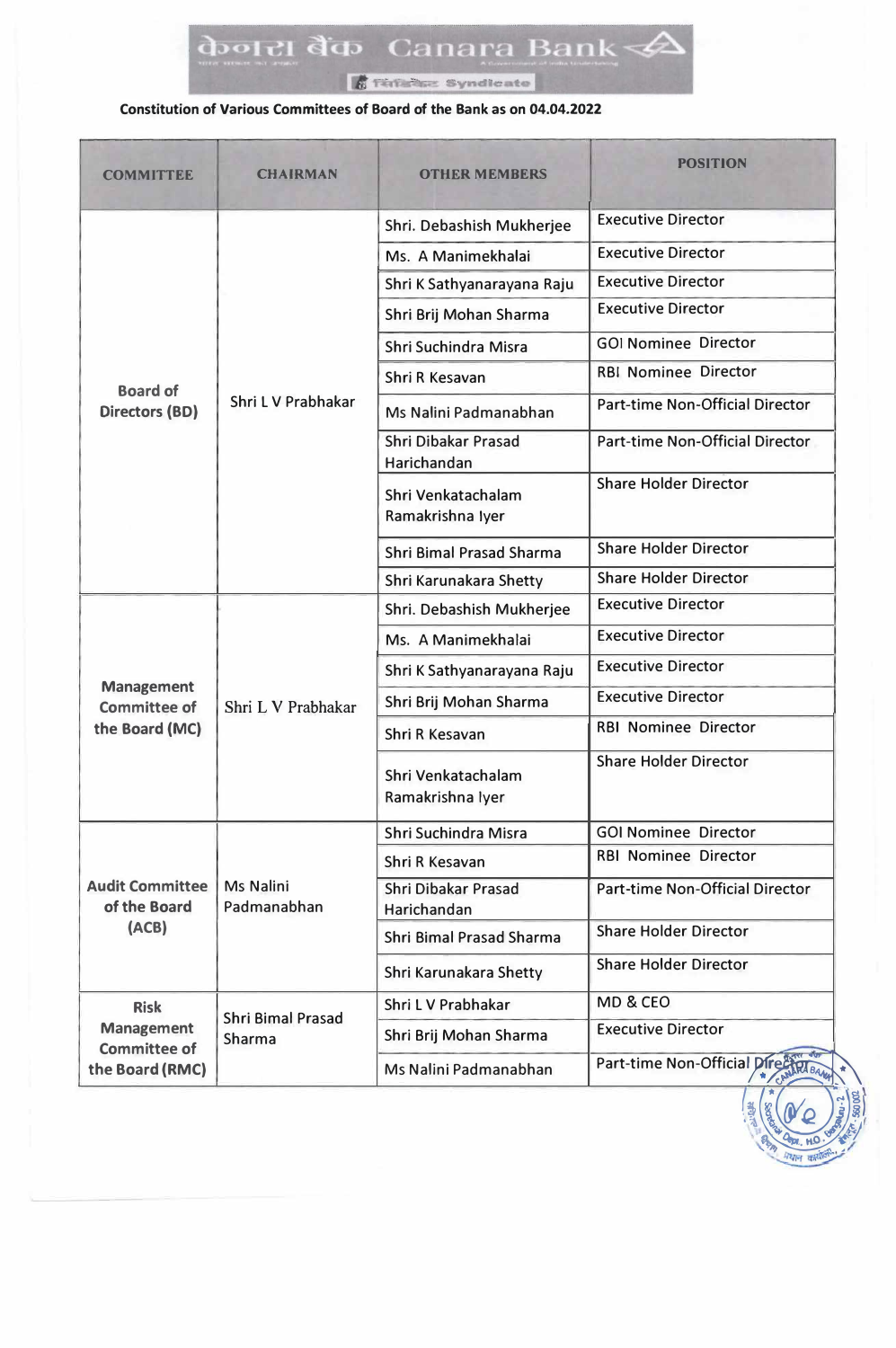## doolel d'a Canara Bank

|                                              |                                        | <b>A</b> Tenadez Syndicate                                               |                                        |
|----------------------------------------------|----------------------------------------|--------------------------------------------------------------------------|----------------------------------------|
|                                              |                                        | Constitution of Various Committees of Board of the Bank as on 04.04.2022 |                                        |
|                                              |                                        | Shri Dibakar Prasad<br>Harichandan                                       | Part-time Non-Official Director        |
|                                              |                                        | Shri Venkatachalam<br>Ramakrishna Iyer                                   | <b>Share Holder Director</b>           |
|                                              |                                        | Shri Karunakara Shetty                                                   | <b>Share Holder Director</b>           |
|                                              |                                        | Shri. Debashish Mukherjee                                                | <b>Executive Director</b>              |
|                                              |                                        | Ms. A Manimekhalai                                                       | <b>Executive Director</b>              |
|                                              | Shri L V Prabhakar                     | Shri K Sathyanarayana Raju                                               | <b>Executive Director</b>              |
| <b>Committee for</b>                         |                                        | Shri Brij Mohan Sharma                                                   | <b>Executive Director</b>              |
| <b>Monitoring</b><br><b>Recovery (CMR)</b>   |                                        | Shri Suchindra Misra                                                     | <b>GOI Nominee Director</b>            |
|                                              |                                        | Shri Dibakar Prasad<br>Harichandan                                       | <b>Part-time Non-Official Director</b> |
|                                              |                                        | Shri. Debashish Mukherjee                                                | <b>Executive Director</b>              |
|                                              |                                        | Ms. A Manimekhalai                                                       | <b>Executive Director</b>              |
| <b>Sub-Committee -</b><br><b>Information</b> |                                        | Shri K Sathyanarayana Raju                                               | <b>Executive Director</b>              |
| <b>Technology (SC</b>                        | Shri L V Prabhakar                     | Shri Brij Mohan Sharma                                                   | <b>Executive Director</b>              |
| IT)                                          |                                        | Ms Nalini Padmanabhan                                                    | <b>Part-time Non-Official Director</b> |
|                                              |                                        | Shri Venkatachalam<br>Ramakrishna Iyer                                   | <b>Share Holder Director</b>           |
|                                              |                                        | Shri. Debashish Mukherjee                                                | <b>Executive Director</b>              |
|                                              |                                        | Ms. A Manimekhalai                                                       | <b>Executive Director</b>              |
| Sub-Committee -                              |                                        | Shri K Sathyanarayana Raju                                               | <b>Executive Director</b>              |
| <b>Capital Planning</b>                      | Shri L V Prabhakar                     | Shri Brij Mohan Sharma                                                   | <b>Executive Director</b>              |
| <b>Process of the</b><br><b>Bank (SC CP)</b> |                                        | Shri Dibakar Prasad<br>Harichandan                                       | Part-time Non-Official Director        |
|                                              |                                        | Shri Bimal Prasad Sharma                                                 | <b>Share Holder Director</b>           |
|                                              |                                        | Shri Karunakara Shetty                                                   | <b>Share Holder Director</b>           |
| <b>Committee of</b><br><b>Board (CB)</b>     | Shri Suchindra Misra                   | Shri. Debashish Mukherjee                                                | <b>Executive Director</b>              |
|                                              |                                        | Ms. A Manimekhalai                                                       | <b>Executive Director</b>              |
|                                              |                                        | Ms Nalini Padmanabhan                                                    | <b>Part-time Non-Official Director</b> |
|                                              | Shri Venkatachalam<br>Ramakrishna Iyer | Shri. Debashish Mukherjee                                                | <b>Executive Director</b>              |
| <b>Stakeholders</b>                          |                                        | Ms. A Manimekhalai                                                       | <b>Executive Director</b>              |
| <b>Relationship</b><br><b>Committee of</b>   |                                        | Shri K Sathyanarayana Raju                                               | <b>Executive Director</b>              |
| the Board (SRC)                              |                                        | Shri Brij Mohan Sharma                                                   | <b>Executive Director</b><br>$2\pi$    |

Shri Bimal Prasad Sharma

Share Holder Director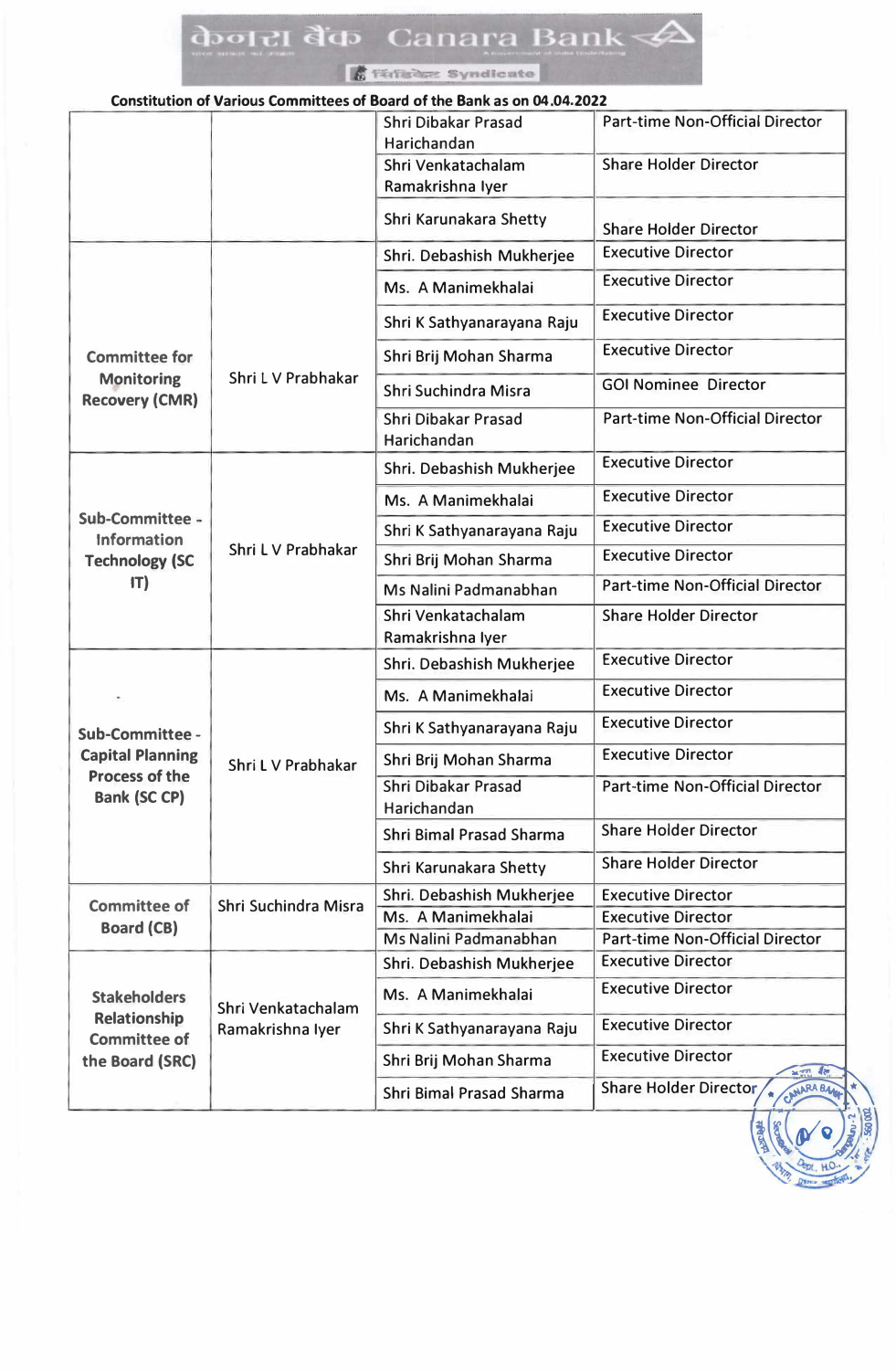### केजरा बैंक Canara Bank <del>√</del>

*STEIBRE* Syndicate

#### **Constitution of Various Committees of Board of the Bank as on 04.04.2022**

|                                                                                          |                                        | Shri Karunakara Shetty                 | <b>Share Holder Director</b>           |
|------------------------------------------------------------------------------------------|----------------------------------------|----------------------------------------|----------------------------------------|
| <b>Nomination and</b><br><b>Remuneration</b><br><b>Committee of</b><br>the Board (NRC)   | Shri Karunakara<br>Shetty              | Shri Dibakar Prasad<br>Harichandan     | <b>Part-time Non-Official Director</b> |
|                                                                                          |                                        | Shri Venkatachalam<br>Ramakrishna lyer | <b>Share Holder Director</b>           |
| Sub-Committee -                                                                          | Shri Dibakar Prasad<br>Harichandan     | Ms Nalini Padmanabhan                  | <b>Part-time Non-Official Director</b> |
| <b>Compensation</b><br><b>Committee (SC</b><br>CC)                                       |                                        | <b>Shri Bimal Prasad Sharma</b>        | <b>Share Holder Director</b>           |
| <b>Board</b><br><b>Committee on</b><br><b>Performance</b><br><b>Evaluation</b><br>(BCPE) | Shri Venkatachalam<br>Ramakrishna lyer | Shri Suchindra Misra                   | <b>GOI Nominee Director</b>            |
|                                                                                          |                                        | Ms Nalini Padmanabhan                  | <b>Part-time Non-Official Director</b> |
|                                                                                          |                                        | Shri. Debashish Mukherjee              | <b>Executive Director</b>              |
|                                                                                          |                                        | Ms. A Manimekhalai                     | <b>Executive Director</b>              |
| <b>Sub-Committee</b>                                                                     |                                        | Shri K Sathyanarayana Raju             | <b>Executive Director</b>              |
| Human                                                                                    | Shri L V Prabhakar                     | Shri Brij Mohan Sharma                 | <b>Executive Director</b>              |
| <b>Resources (SC</b><br>HR)                                                              |                                        | Shri Suchindra Misra                   | <b>GOI Nominee Director</b>            |
|                                                                                          |                                        | <b>Shri Bimal Prasad Sharma</b>        | <b>Share Holder Director</b>           |
|                                                                                          |                                        | Shri Karunakara Shetty                 | <b>Share Holder Director</b>           |
|                                                                                          |                                        | Shri. Debashish Mukherjee              | <b>Executive Director</b>              |
|                                                                                          |                                        | Ms. A Manimekhalai                     | <b>Executive Director</b>              |
| <b>Customer Service</b>                                                                  | Shri L V Prabhakar                     | Shri K Sathyanarayana Raju             | <b>Executive Director</b>              |
| <b>Committee of</b>                                                                      |                                        | Shri Brij Mohan Sharma                 | <b>Executive Director</b>              |
| the Board (CSC)                                                                          |                                        | Ms Nalini Padmanabhan                  | <b>Part-time Non-Official Director</b> |
|                                                                                          |                                        | Shri Dibakar Prasad<br>Harichandan     | <b>Part-time Non-Official Director</b> |
|                                                                                          | Shri L V Prabhakar                     | Shri. Debashish Mukherjee              | <b>Executive Director</b>              |
| <b>Sub-Committee</b>                                                                     |                                        | Ms. A Manimekhalai                     | <b>Executive Director</b>              |
| <b>Business Plan</b>                                                                     |                                        | Shri K Sathyanarayana Raju             | <b>Executive Director</b>              |
| <b>Strategy (SC BP)</b>                                                                  |                                        | Shri Brij Mohan Sharma                 | <b>Executive Director</b>              |
|                                                                                          |                                        | Shri Karunakara Shetty                 | <b>Share Holder Director</b>           |
| <b>Special</b>                                                                           |                                        | Shri. L V Prabhakar                    | MD &CEO                                |
| <b>Committee of</b>                                                                      |                                        | Shri. Debashish Mukherjee              | <b>Executive Director</b>              |
| the Board for                                                                            | Shri Venkatachalam                     | Ms. A Manimekhalai                     | <b>Executive Director</b>              |
| <b>Monitoring and</b>                                                                    | Ramakrishna lyer                       | Shri K Sathyanarayana Raju             | <b>Executive Director</b>              |
| <b>Following up</b>                                                                      |                                        | Shri Brij Mohan Sharma                 | <b>Executive Director</b>              |
| <b>Cases of Frauds</b>                                                                   |                                        | Shri Suchindra Misra                   | <b>GOI Nominee Director</b>            |
| (Rs.1.00 Crore &                                                                         |                                        | Ms Nalini Padmanabhan                  | Part-time Non-Official Director        |
|                                                                                          |                                        |                                        |                                        |